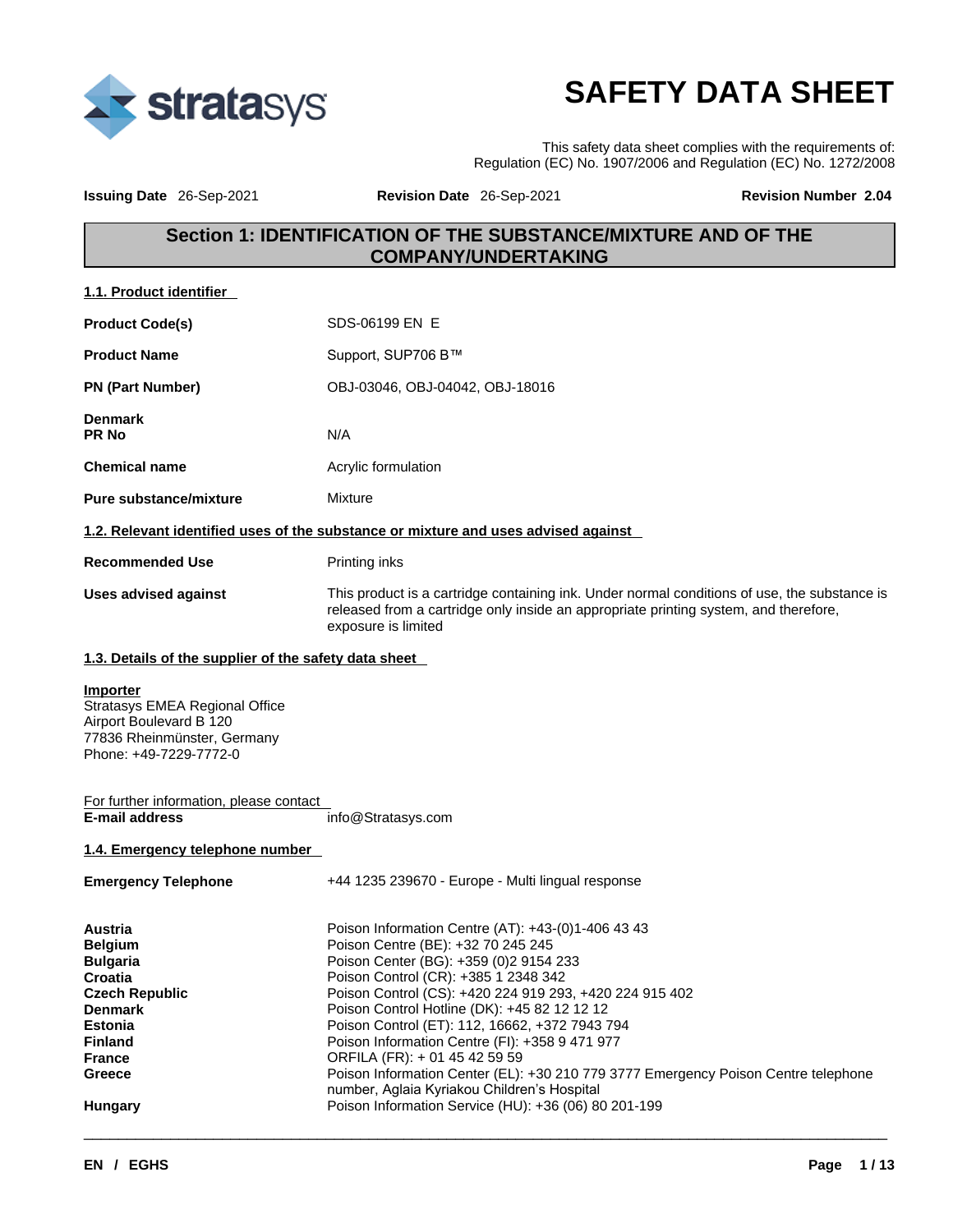| <b>Ireland</b>     | $+353$ (0)1 809 2166 – public poisons information line                               |
|--------------------|--------------------------------------------------------------------------------------|
| Italy              | Poison Centre, Milan (IT): +39 02 6610 1029                                          |
| Latvia             | State Fire and Rescue Service, phone number: 112. State Toxicology Center, Poisoning |
|                    | and Drug Information Center, Hipokrāta 2, Riga, Latvia, LV-1079, phone number +371   |
|                    | 67042473                                                                             |
| Lithuania          | Poison Information Office (LT): 112, +370 (8) 5 236 20 52, +370 (8) 6 875 33 78      |
| <b>Netherlands</b> | National Poisons Information Center (NVIC): 030-274 8888 (Only for the purpose of    |
|                    | informing medical personnel in cases of acute intoxications)                         |
| <b>Norway</b>      | Poisons Information (NO): $+4722591300$                                              |
| Portugal           | Poison Information Centre (PT): +351 808 250 250                                     |
| <b>Slovakia</b>    | Poison Information Service (SK): +421 911 166066                                     |
| <b>Spain</b>       | Poison Information Service (ES): +34 91 562 04 20                                    |
| <b>Sweden</b>      | 112 – ask for Poisons Information                                                    |
| <b>Switzerland</b> | Tox Info Suisse: 145, +41 44 251 51 51                                               |

## **Section 2: HAZARDS IDENTIFICATION**

#### **2.1. Classification of the substance or mixture**

| Regulation (EC) No 1272/2008                       |                                 |
|----------------------------------------------------|---------------------------------|
| <b>Skin corrosion/irritation</b>                   | $\textsf{C}$ ategory 2 - (H315) |
| Serious eye damage/eye irritation                  | Category $1 - (H318)$           |
| <b>Skin sensitisation</b>                          | Category $1 - (H317)$           |
| Specific target organ toxicity (repeated exposure) | Category 2 - (H373)             |
| Chronic aquatic toxicity                           | Category $3 - (H412)$           |

#### **2.2. Label elements**

Contains N-hydroxyethylacrylamide, Acrylic acid, 2-hydroxyethyl ester



Danger

#### **Hazard statements**

H315 - Causes skin irritation

- H317 May cause an allergic skin reaction
- H318 Causes serious eye damage
- H373 May cause damage to organs through prolonged or repeated exposure
- H412 Harmful to aquatic life with long lasting effects

#### **Precautionary Statements**

- P101 If medical advice is needed, have product container or label at hand
- P102 Keep out of reach of children
- P260 Do not breathe vapour
- P280 Wear protective gloves and eye/face protection
- P305 + P351 + P338 IF IN EYES: Rinse cautiously with water forseveral minutes. Remove contact lenses, if present and easy to do. Continue rinsing
- P310 Immediately call a POISON CENTER or doctor
- P501 Dispose of contents/ container to an approved waste disposal plant

#### **2.3. Other hazards**

Harmful to aquatic life.

## **Section 3: COMPOSITION/INFORMATION ON INGREDIENTS**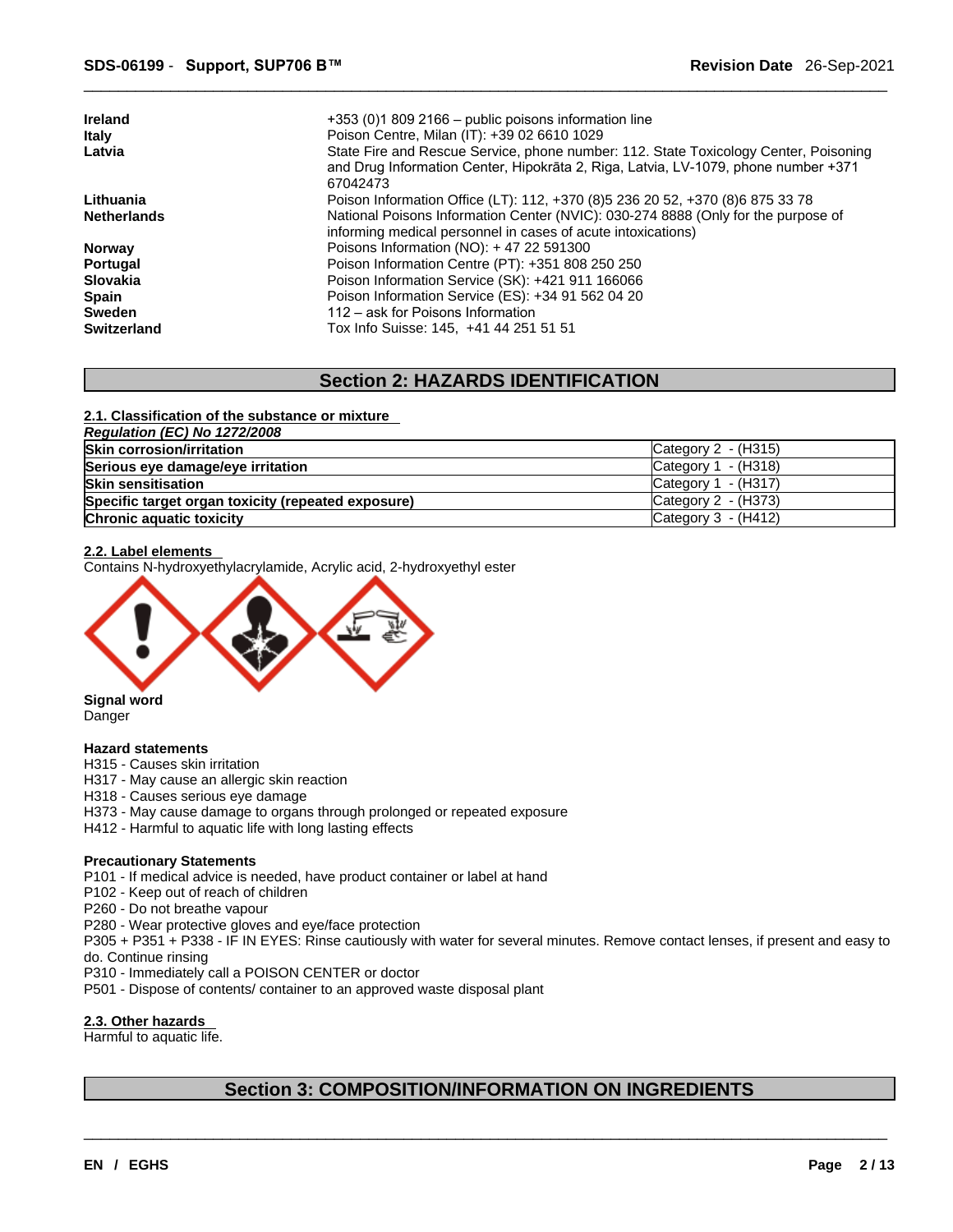#### **3.1 Substances**

#### **3.2 Mixtures**

| Chemical name                                                                                                               | EC No      | CAS No     | Index no.      | Weight-%    | Classification according to<br>Regulation (EC) No.<br>1272/2008 [CLP]                                                                                                               | <b>REACH Registration</b><br><b>Number</b> |
|-----------------------------------------------------------------------------------------------------------------------------|------------|------------|----------------|-------------|-------------------------------------------------------------------------------------------------------------------------------------------------------------------------------------|--------------------------------------------|
| Propane-1,2-diol                                                                                                            | 200-338-0  | 57-55-6    | ٠              | $10 - 30$   | Not classified                                                                                                                                                                      | 01-2119456809-23-000<br>6                  |
| Polyethylene Glycol 400                                                                                                     |            | 25322-68-3 | $\blacksquare$ | $10 - 30$   | Not classified                                                                                                                                                                      | No data available                          |
| Proprietary                                                                                                                 | Not Listed |            |                | $3 - 10$    | Eye Dam. 1 (H318)<br>STOT RE 2 (H373)                                                                                                                                               | 01-2119422483-45-XXX<br>X                  |
| Acrylic acid, 2-hydroxyethyl ester                                                                                          | 212-454-9  | 818-61-1   | 607-072-00-8   | $1 - 3$     | Acute Tox. 4 (H302)<br>Acute Tox. 2 (H310)<br>Corr. 1B (H314)<br>Eye Dam. 1 (H318)<br>Skin Sens. 1 (H317)<br>STOT SE 3 (H335)<br>Aquatic Acute 1 (H400)<br>Aquatic Chronic 3 (H412) | No data available                          |
| 4,4'-isopropylidenediphenol, oligomeric<br>reaction products with<br>1-chloro-2,3-epoxypropane, esters with acrylic<br>acid |            | 55818-57-0 |                | $0.3 - 1$   | Skin Sens. 1 (H317)                                                                                                                                                                 | 01-2119490020-53-XXX<br>X                  |
| Ethoxylated Trimethylolpropane Triacrylate                                                                                  |            | 28961-43-5 |                | $0.3 - 1$   | Skin Sens. 1B (H317)<br>Eye Irrit. 2 (H319)                                                                                                                                         | No data available                          |
| 4-Methoxyphenol/ Mequinol                                                                                                   | 205-769-8  | 150-76-5   |                | $0.1 - 0.3$ | Acute Tox. 4 (H302)<br>Eye Irrit. 2 (H319)<br>Skin Sens. 1 (H317)<br>Repr. 2 (H361d)<br>Aquatic Chronic 3 (H412)                                                                    | No data available                          |
| 2,6-Bis(1,1-Dimethylethyl)-4-Methyl-Phenol                                                                                  | 204-881-4  | 128-37-0   |                | $0.1 - 0.3$ | Acute Tox. 4 H302<br>Skin Irrit. 2 (H315)<br>Eye Irrit. 2 (H319)<br>Aquatic Acute 1 (H400)<br>Aquatic Chronic 1 (H410)                                                              | No data available                          |
| Heptane                                                                                                                     | 205-563-8  | 142-82-5   |                | < 0.1       | Skin Irrit. 2 (H315)<br>STOT SE 3 (H336)<br>Asp. Tox. 1 (H304)<br>Aquatic Acute 1 (H400)<br>Aquatic Chronic 1 (H410)<br>Flam. Lig. 2 (H225)                                         | No data available                          |

### **Full text of H- and EUH-phrases: see section 16**

## **Section 4: FIRST AID MEASURES**

### **4.1. Description of first aid measures**

| <b>General advice</b>                                            | Immediate medical attention is required. Show this safety data sheet to the doctor in<br>attendance.                                                                                                                                                                   |
|------------------------------------------------------------------|------------------------------------------------------------------------------------------------------------------------------------------------------------------------------------------------------------------------------------------------------------------------|
| <b>Inhalation</b>                                                | Remove to fresh air. Get medical attention immediately if symptoms occur.                                                                                                                                                                                              |
| Eye contact                                                      | Get immediate medical advice/attention. Rinse immediately with plenty of water, also under<br>the eyelids, for at least 15 minutes. Remove contact lenses, if present and easy to do.<br>Continue rinsing. Keep eye wide open while rinsing. Do not rub affected area. |
| <b>Skin contact</b>                                              | Wash off immediately with soap and plenty of water for at least 15 minutes. May cause an<br>allergic skin reaction. In the case of skin irritation or allergic reactions see a doctor.                                                                                 |
| Ingestion                                                        | Rinse mouth. Never give anything by mouth to an unconscious person. Do NOT induce<br>vomiting. Call a doctor.                                                                                                                                                          |
| Self-protection of the first aider                               | Avoid contact with skin, eyes or clothing. Wear personal protective clothing (see section 8).                                                                                                                                                                          |
| 4.2. Most important symptoms and effects, both acute and delayed |                                                                                                                                                                                                                                                                        |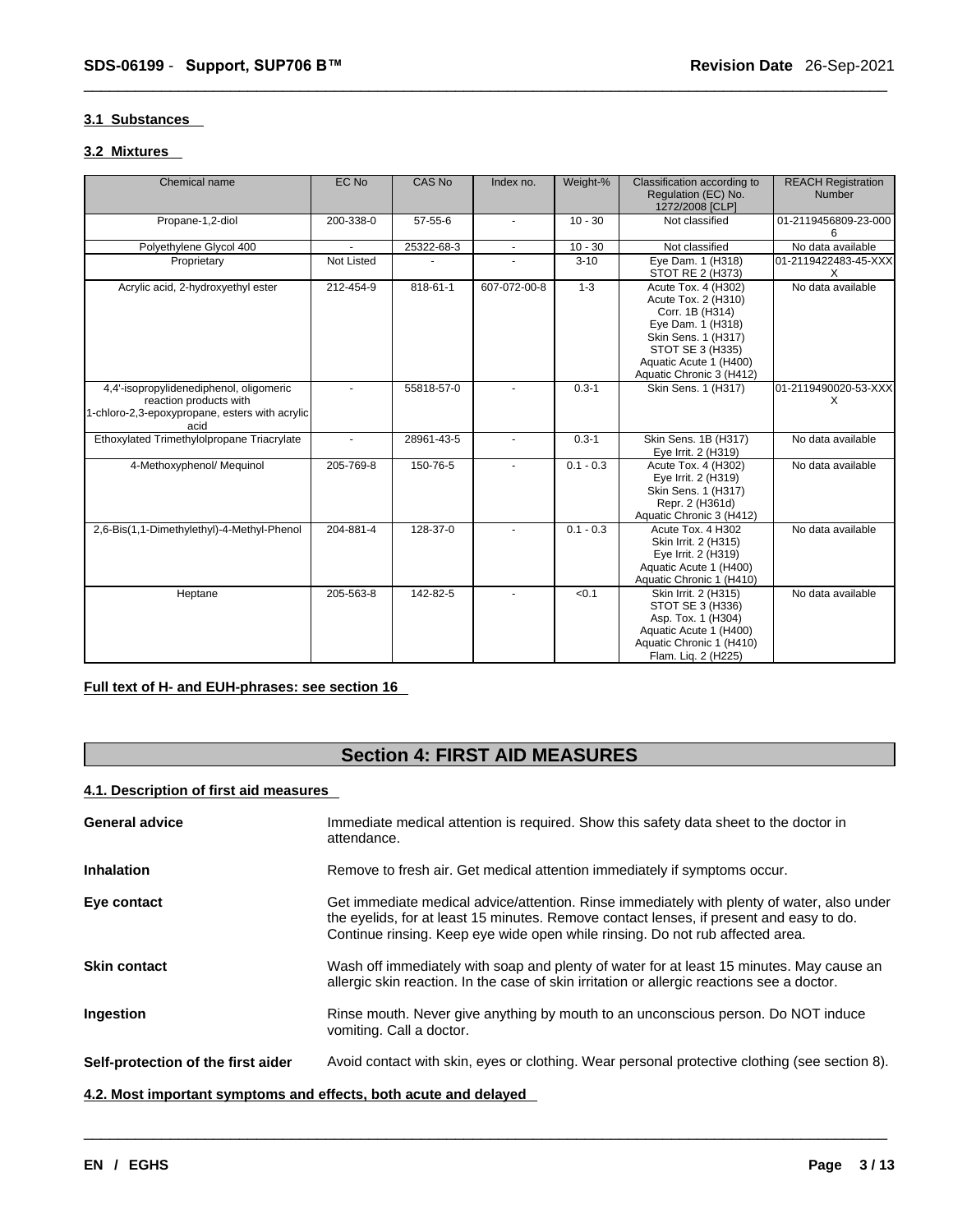**Symptoms** Burning sensation. Itching. Rashes. Hives.

#### **4.3. Indication of any immediate medical attention and special treatment needed**

**Note to doctors** May cause sensitisation in susceptible persons. Treat symptomatically.

## **Section 5: FIREFIGHTING MEASURES 5.1. Extinguishing media Suitable Extinguishing Media** Use extinguishing agent suitable for type of surrounding fire Class B fires: Use carbon dioxide (CO2), regular dry chemical (sodium bicarbonate), regular foam (Aqueous Film Forming Foam-AFFF), or water spray to cool containers **Unsuitable extinguishing media** No information available. **5.2. Special hazards arising from the substance or mixture Specific hazards arising from the chemical** Product is or contains a sensitiser. May cause sensitisation by skin contact. **5.3. Advice for firefighters Special protective equipment for fire-fighters** Move containers from fire area if you can do it without risk. Cool containers with flooding quantities of water untilwell after fire is out. Isolate the hazard area and deny entry to unnecessary and unprotected personnel. Keep out of drains, sewers, ditches and waterways. Inhalation is a health risk. Firefighters should wear self-contained breathing apparatus and full firefighting turnout gear. Use personal protection equipment.

## **Section 6: ACCIDENTAL RELEASE MEASURES**

#### **6.1. Personal precautions, protective equipment and emergency procedures**

| <b>Personal precautions</b>                               | Avoid contact with skin, eyes or clothing. Use personal protective equipment as required.<br>Ensure adequate ventilation. Evacuate personnel to safe areas. Keep people away from<br>and upwind of spill/leak.                                                                                                                                                       |
|-----------------------------------------------------------|----------------------------------------------------------------------------------------------------------------------------------------------------------------------------------------------------------------------------------------------------------------------------------------------------------------------------------------------------------------------|
| <b>Occupational Spill Release</b>                         | Intact cartridges do not pose a leak or spill hazard. Damaged cartridges may leak uncured<br>ink. Stop leak if you can do it without risk Use water spray to reduce vapours or divert<br>vapour cloud drift Absorb spill with inert material (e.g. dry sand or earth), then place in a<br>chemical waste container Keep out of drains, sewers, ditches and waterways |
| <b>Other Information</b>                                  | Refer to protective measures listed in Sections 7 and 8.                                                                                                                                                                                                                                                                                                             |
| For emergency responders                                  | Use personal protection recommended in Section 8.                                                                                                                                                                                                                                                                                                                    |
| <b>6.2. Environmental precautions</b>                     |                                                                                                                                                                                                                                                                                                                                                                      |
| <b>Environmental precautions</b>                          | Prevent further leakage or spillage if safe to do so.                                                                                                                                                                                                                                                                                                                |
| 6.3. Methods and material for containment and cleaning up |                                                                                                                                                                                                                                                                                                                                                                      |
| <b>Methods for containment</b>                            | Use a non-combustible material like vermiculite, sand or earth to soak up the product and<br>place into a container for later disposal. Following product recovery, flush area with water.                                                                                                                                                                           |
| Methods for cleaning up                                   | Take up mechanically, placing in appropriate containers for disposal.                                                                                                                                                                                                                                                                                                |
| Prevention of secondary hazards                           | Clean contaminated objects and areas thoroughly observing environmental regulations.                                                                                                                                                                                                                                                                                 |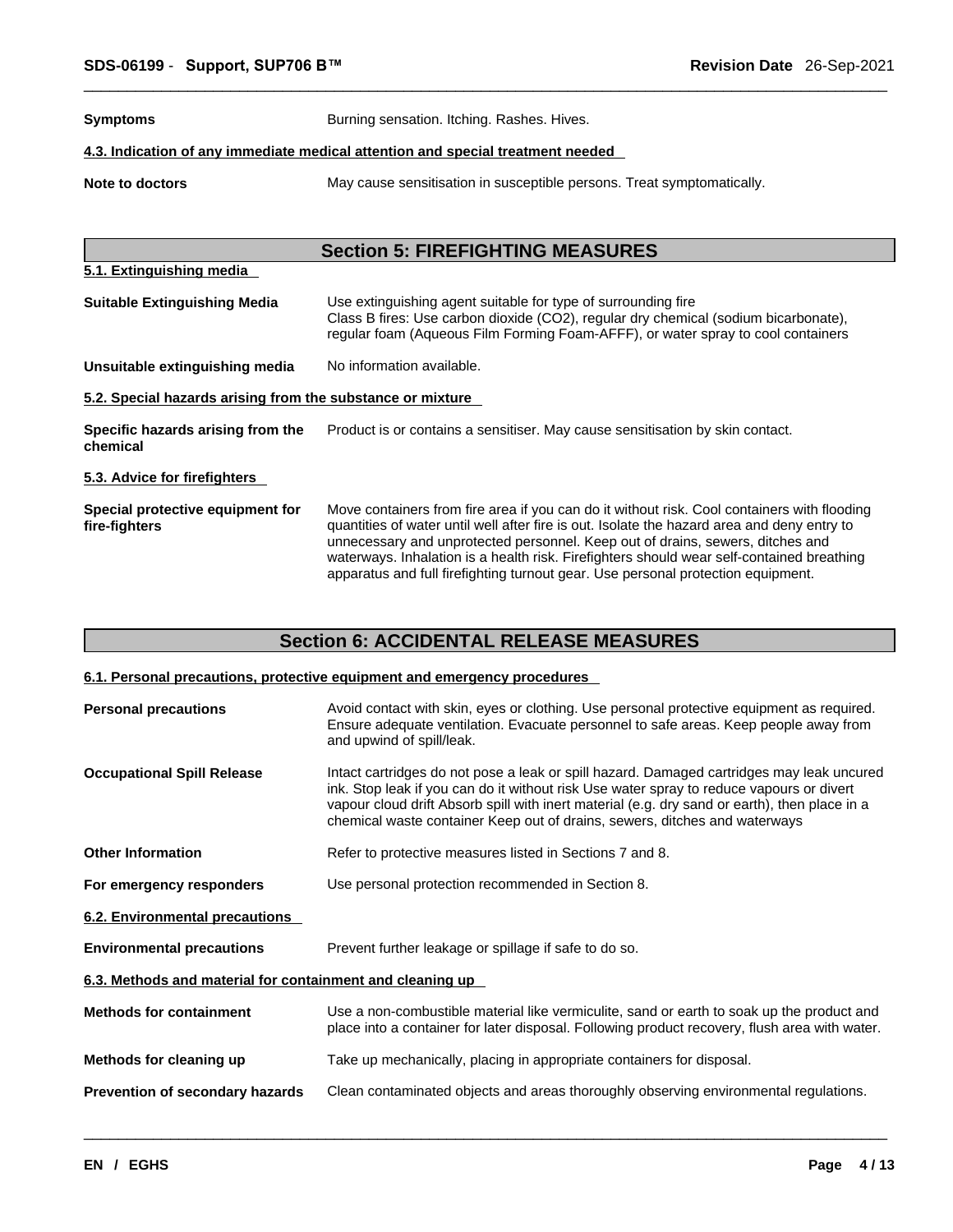#### **6.4. Reference to other sections**

**Reference to other sections** See section 8 for more information. See section 13 for more information.

## **Section 7: HANDLING AND STORAGE**

#### **7.1. Precautions for safe handling**

| Advice on safe handling                                           | Avoid breathing vapours or mists. Wash thoroughly after handling. Obtain special<br>instructions before use. Do not handle until all safety precautions have been read and<br>understood. Use personal protective equipment as required. Use only outdoors or in a<br>well-ventilated area. Wear protective gloves and eye/face protection. Contaminated work<br>clothing should not be allowed out of the workplace. Avoid release to the environment. Do<br>not eat, drink or smoke when using this product. |
|-------------------------------------------------------------------|----------------------------------------------------------------------------------------------------------------------------------------------------------------------------------------------------------------------------------------------------------------------------------------------------------------------------------------------------------------------------------------------------------------------------------------------------------------------------------------------------------------|
| <b>General hygiene considerations</b>                             | Avoid contact with skin, eyes or clothing. Wear suitable gloves and eye/face protection. Do<br>not eat, drink or smoke when using this product.                                                                                                                                                                                                                                                                                                                                                                |
| 7.2. Conditions for safe storage, including any incompatibilities |                                                                                                                                                                                                                                                                                                                                                                                                                                                                                                                |

**Storage Conditions** Store in a cool, dry area away from potential sources of heat, open flames, sunlight or other chemicals. Store in a cool, well ventilated area. Store in accordance with local regulations. Keep container tightly closed. Store between 15 °C and 27 °C. Shipment temperature (up to 5 weeks) is -20 °C to 50 °C. Store in a combustible storage area away from heat and open flame.

### **Hints on joint storage**

- **Storage class** LGK10 Combustible liquids unless storage class 3
- **7.3. Specific end use(s)**
- **Risk Management Methods (RMM)** The information required iscontained in this Material Safety Data Sheet.

## **Section 8: EXPOSURE CONTROLS/PERSONAL PROTECTION**

**Exposure disclaimer** Personal protection measures are only needed if cartridge is damaged punctured causing spillage of material.

#### **8.1. Control parameters**

#### **Exposure Limits**

| Chemical name                                                | European Union | United Kingdom                                                                                                                                        | France                  | Spain                    | Germany                    |
|--------------------------------------------------------------|----------------|-------------------------------------------------------------------------------------------------------------------------------------------------------|-------------------------|--------------------------|----------------------------|
| Propane-1,2-diol<br>57-55-6                                  |                | TWA: 150 ppm<br>TWA: 474 mg/m <sup>3</sup><br>TWA: $10 \text{ mg/m}^3$<br>STEL: 450 ppm<br>STEL: 1422 mg/m <sup>3</sup><br>STEL: 30 mg/m <sup>3</sup> |                         |                          |                            |
| Polyethylene Glycol 400<br>25322-68-3                        |                |                                                                                                                                                       |                         |                          | TWA: 200 mg/m <sup>3</sup> |
| 4-Methoxyphenol/<br>Mequinol<br>150-76-5                     |                |                                                                                                                                                       | TWA: $5 \text{ mg/m}^3$ | TWA: $5 \text{ mg/m}^3$  |                            |
| [2,6-Bis(1,1-Dimethylethyl]<br>)-4-Methyl-Phenol<br>128-37-0 |                | TWA: 10 mg/m $3$<br>STEL: $30 \text{ mg/m}^3$                                                                                                         | TWA: 10 mg/m $3$        | TWA: $10 \text{ mg/m}^3$ | TWA: $10 \text{ mg/m}^3$   |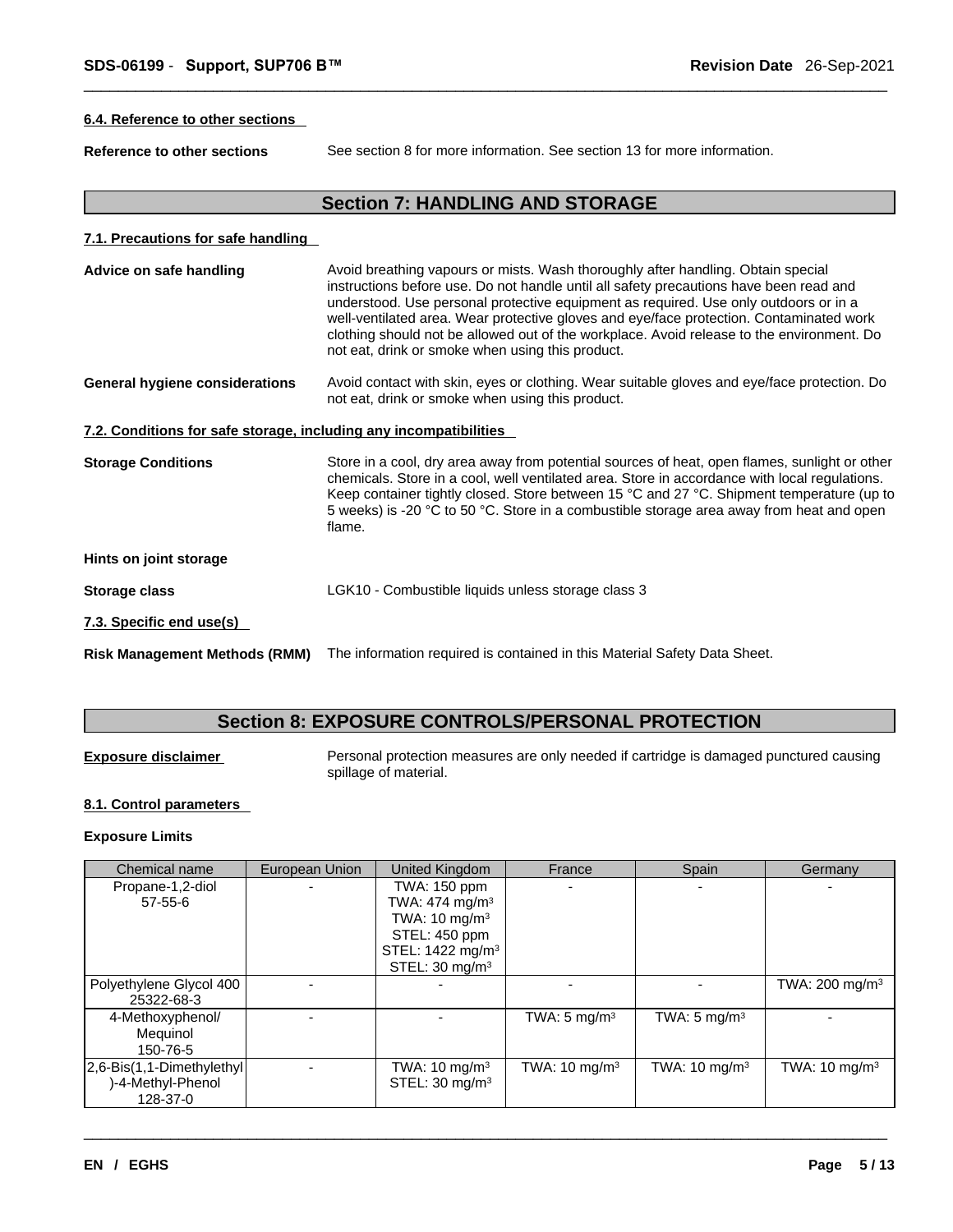| Heptane<br>142-82-5                                        | TWA 500 ppm<br>TWA 2085 mg/m <sup>3</sup>                                                          | TWA: 500 ppm<br>TWA: 2085 mg/m <sup>3</sup><br>STEL: 1500 ppm<br>STEL: 6255 mg/m <sup>3</sup>       | TWA: 400 ppm<br>TWA: 1668 mg/m <sup>3</sup><br>TWA: 1000 mg/m <sup>3</sup><br>STEL: 500 ppm<br>STEL: 2085 mg/m <sup>3</sup><br>STEL: 1500 mg/m <sup>3</sup> | TWA: 500 ppm<br>TWA: 2085 mg/m <sup>3</sup>                                                                                                                                                          | TWA: 500 ppm<br>TWA: 2100 mg/m <sup>3</sup>                                                                                                            |
|------------------------------------------------------------|----------------------------------------------------------------------------------------------------|-----------------------------------------------------------------------------------------------------|-------------------------------------------------------------------------------------------------------------------------------------------------------------|------------------------------------------------------------------------------------------------------------------------------------------------------------------------------------------------------|--------------------------------------------------------------------------------------------------------------------------------------------------------|
| Chemical name                                              | Italy                                                                                              | Portugal                                                                                            | Netherlands                                                                                                                                                 | Finland                                                                                                                                                                                              | Denmark                                                                                                                                                |
| Polyethylene Glycol 400<br>25322-68-3                      | $\Delta$                                                                                           |                                                                                                     |                                                                                                                                                             |                                                                                                                                                                                                      | TWA: 1000 mg/m <sup>3</sup>                                                                                                                            |
| Acrylic acid,<br>2-hydroxyethyl ester<br>818-61-1          | $\overline{a}$                                                                                     | $\overline{a}$                                                                                      |                                                                                                                                                             |                                                                                                                                                                                                      | TWA: 1 ppm<br>TWA: $5 \text{ mg/m}^3$<br>$H^*$                                                                                                         |
| 4-Methoxyphenol/<br>Mequinol<br>150-76-5                   | $\overline{a}$                                                                                     | TWA: $5 \text{ mg/m}^3$                                                                             | $\overline{a}$                                                                                                                                              | ÷.                                                                                                                                                                                                   | TWA: $5 \text{ mg/m}^3$                                                                                                                                |
| 2,6-Bis(1,1-Dimethylethyl<br>)-4-Methyl-Phenol<br>128-37-0 | $\omega$                                                                                           | TWA: $2 \text{ mg/m}^3$                                                                             | $\sim$                                                                                                                                                      | TWA: 10 mg/m <sup>3</sup><br>STEL: 20 mg/m <sup>3</sup>                                                                                                                                              | TWA: $10 \text{ mg/m}^3$                                                                                                                               |
| Heptane<br>142-82-5                                        | TWA: 500 ppm<br>TWA: 2085 mg/m <sup>3</sup>                                                        | TWA: 500 ppm<br>TWA: 2085 mg/m <sup>3</sup><br>STEL: 500 ppm                                        | TWA: 1200 mg/m <sup>3</sup><br>STEL: 1600 mg/m <sup>3</sup>                                                                                                 | TWA: 300 ppm<br>TWA: 1200 mg/m <sup>3</sup><br>STEL: 500 ppm<br>STEL: 2100 mg/m <sup>3</sup>                                                                                                         | TWA: 200 ppm<br>TWA: 820 mg/m <sup>3</sup>                                                                                                             |
| Chemical name                                              | Austria                                                                                            | Switzerland                                                                                         | Poland                                                                                                                                                      | Norway                                                                                                                                                                                               | Ireland                                                                                                                                                |
| Propane-1,2-diol<br>$57 - 55 - 6$                          |                                                                                                    |                                                                                                     | TWA: 100 mg/m <sup>3</sup>                                                                                                                                  | TWA: 25 ppm<br>TWA: 79 mg/m <sup>3</sup><br>STEL: 37.5 ppm<br>STEL: 118.5 mg/m <sup>3</sup>                                                                                                          | TWA: 10 mg/m <sup>3</sup><br>TWA: 150 ppm<br>TWA: 470 mg/m <sup>3</sup><br>STEL: 1410 mg/m <sup>3</sup><br>STEL: 30 mg/m <sup>3</sup><br>STEL: 450 ppm |
| Polyethylene Glycol 400<br>25322-68-3                      | TWA: 1000 mg/m <sup>3</sup><br>STEL 4000 mg/m <sup>3</sup>                                         | TWA: 500 mg/m <sup>3</sup>                                                                          | $\blacksquare$                                                                                                                                              |                                                                                                                                                                                                      |                                                                                                                                                        |
| 4-Methoxyphenol/<br>Mequinol<br>150-76-5                   | TWA: $5 \text{ mg/m}^3$<br>STEL 10 mg/m <sup>3</sup>                                               |                                                                                                     | TWA: $5 \text{ mg/m}^3$                                                                                                                                     | TWA: $5 \text{ mg/m}^3$<br>STEL: 10 mg/m <sup>3</sup>                                                                                                                                                | TWA: $5 \text{ mg/m}^3$<br>STEL: 15 mg/m <sup>3</sup>                                                                                                  |
| 2,6-Bis(1,1-Dimethylethyl<br>)-4-Methyl-Phenol<br>128-37-0 | TWA: 10 mg/m <sup>3</sup>                                                                          | TWA: 10 mg/m <sup>3</sup><br>STEL: 40 mg/m <sup>3</sup>                                             | $\mathbf{r}$                                                                                                                                                |                                                                                                                                                                                                      | TWA: $2 \text{ mg/m}^3$<br>STEL: 6 mg/m <sup>3</sup>                                                                                                   |
| Heptane<br>142-82-5                                        | <b>TWA: 500 ppm</b><br>TWA: 2000 mg/m <sup>3</sup><br>STEL 2000 ppm<br>STEL 8000 mg/m <sup>3</sup> | <b>TWA: 400 ppm</b><br>TWA: 1600 mg/m <sup>3</sup><br>STEL: 400 ppm<br>STEL: 1600 mg/m <sup>3</sup> | STEL: 2000 mg/m <sup>3</sup><br>TWA: 1200 mg/m <sup>3</sup>                                                                                                 | <b>TWA: 200 ppm</b><br>TWA: 800 mg/m <sup>3</sup><br>TWA: 40 ppm<br>TWA: 275 mg/m <sup>3</sup><br>STEL: 250 ppm<br>STEL: 1000 mg/m <sup>3</sup><br>STEL: 60 ppm<br>STEL: 343.75<br>mg/m <sup>3</sup> | <b>TWA: 500 ppm</b><br>TWA: 2085 mg/m <sup>3</sup><br>STEL: 1500 ppm<br>STEL: 6255 mg/m <sup>3</sup>                                                   |

| <b>Chemical name</b>    | Sweden                     | Slovakia                    |  |  |
|-------------------------|----------------------------|-----------------------------|--|--|
| Polyethylene Glycol 400 |                            | TWA: 1000 mg/m <sup>3</sup> |  |  |
| 25322-68-3              |                            |                             |  |  |
| Acrylic acid,           | NGV: 1 ppm                 |                             |  |  |
| 2-hydroxyethyl ester    | NGV: $5 \text{ mg/m}^3$    |                             |  |  |
| 818-61-1                | Sensitizer                 |                             |  |  |
|                         |                            |                             |  |  |
|                         | Vägledande KGV: 2          |                             |  |  |
|                         | ppm                        |                             |  |  |
|                         | Vägledande KGV:            |                             |  |  |
|                         | 10 mg/m $3$                |                             |  |  |
| Heptane                 | NGV: 200 ppm               | TWA: 500 ppm                |  |  |
| 142-82-5                | NGV: 800 mg/m <sup>3</sup> | TWA: 2085 mg/m <sup>3</sup> |  |  |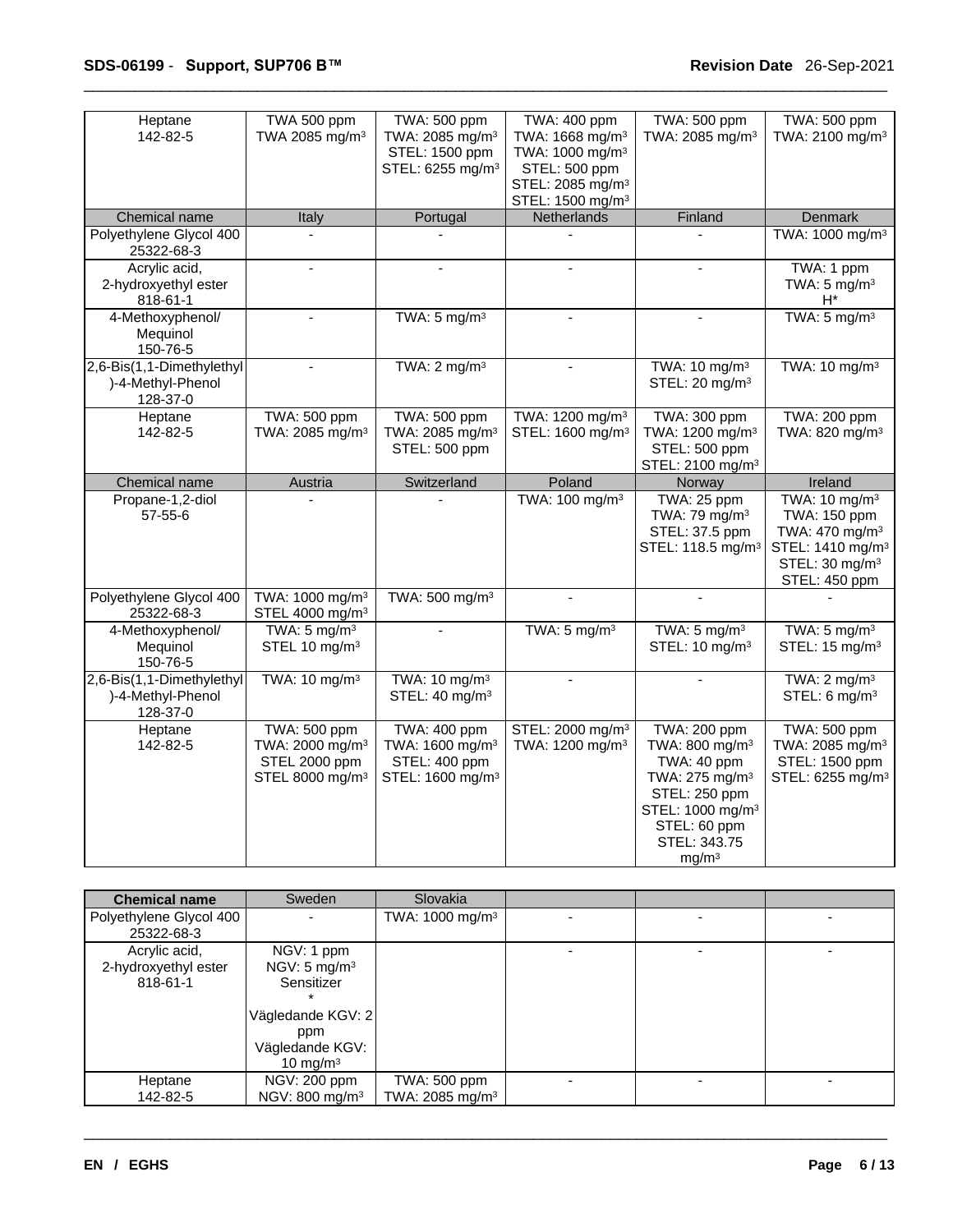| <b>Chemical name</b> | Sweden                     | Slovakia |  |  |
|----------------------|----------------------------|----------|--|--|
|                      | NGV: 350 mg/m <sup>3</sup> |          |  |  |
|                      | Vägledande KGV:            |          |  |  |
|                      | 300 ppm                    |          |  |  |
|                      | Vägledande KGV:            |          |  |  |
|                      | 1200 mg/m <sup>3</sup>     |          |  |  |

### **Derived No Effect Level (DNEL)** No information available.

**Predicted No Effect Concentration** No information available. **(PNEC)** 

**8.2. Exposure controls** 

**Personal protective equipment**

| <b>Eye/face protection</b>             | Tight sealing safety goggles.                                                                                                                                               |
|----------------------------------------|-----------------------------------------------------------------------------------------------------------------------------------------------------------------------------|
| <b>Hand Protection</b>                 | Wear suitable gloves. Impervious gloves.                                                                                                                                    |
| Skin and body protection               | Wear suitable protective clothing. Long sleeved clothing.                                                                                                                   |
| <b>Respiratory protection</b>          | No protective equipment is needed under normal use conditions. If exposure limits are<br>exceeded or irritation is experienced, ventilation and evacuation may be required. |
| General hygiene considerations         | Avoid contact with skin, eyes or clothing. Wear suitable gloves and eye/face protection. Do<br>not eat, drink or smoke when using this product.                             |
| <b>Environmental exposure controls</b> | No information available.                                                                                                                                                   |

## **Section 9: PHYSICAL AND CHEMICAL PROPERTIES**

#### **9.1. Information on basic physical and chemical properties**

| <b>Physical state</b>            | Liquid                   |                                     |
|----------------------------------|--------------------------|-------------------------------------|
| Appearance                       | Ink cartridge            |                                     |
| <b>Odour</b>                     | Characteristic           |                                     |
| <b>Colour</b>                    | yellow                   |                                     |
| <b>Odour threshold</b>           | No information available |                                     |
| <b>Property</b>                  | Values                   | Remarks • Method                    |
| рH                               | N/A                      |                                     |
| Melting point / freezing point   | No data available        | None known                          |
| Boiling point / boiling range    | No data available        | None known                          |
| <b>Flash point</b>               | 111 - 113 °C             | IP 523 Procedure B, CC (closed cup) |
| <b>Evaporation rate</b>          | No data available        | None known                          |
| <b>Flammability (solid, gas)</b> | No data available        | None known                          |
| <b>Flammability Limit in Air</b> |                          | None known                          |
| <b>Upper flammability limit:</b> | No data available        |                                     |
| Lower flammability limit         | No data available        |                                     |
| Vapour pressure                  | No data available        | None known                          |
| Vapour density                   | No data available        | None known                          |
| <b>Relative density</b>          | 1.10                     | q/cm3                               |
| <b>Water solubility</b>          | Soluble in water         |                                     |
| Solubility(ies)                  | No data available        | None known                          |
| <b>Partition coefficient</b>     | No data available        | None known                          |
| <b>Autoignition temperature</b>  | No data available        | None known                          |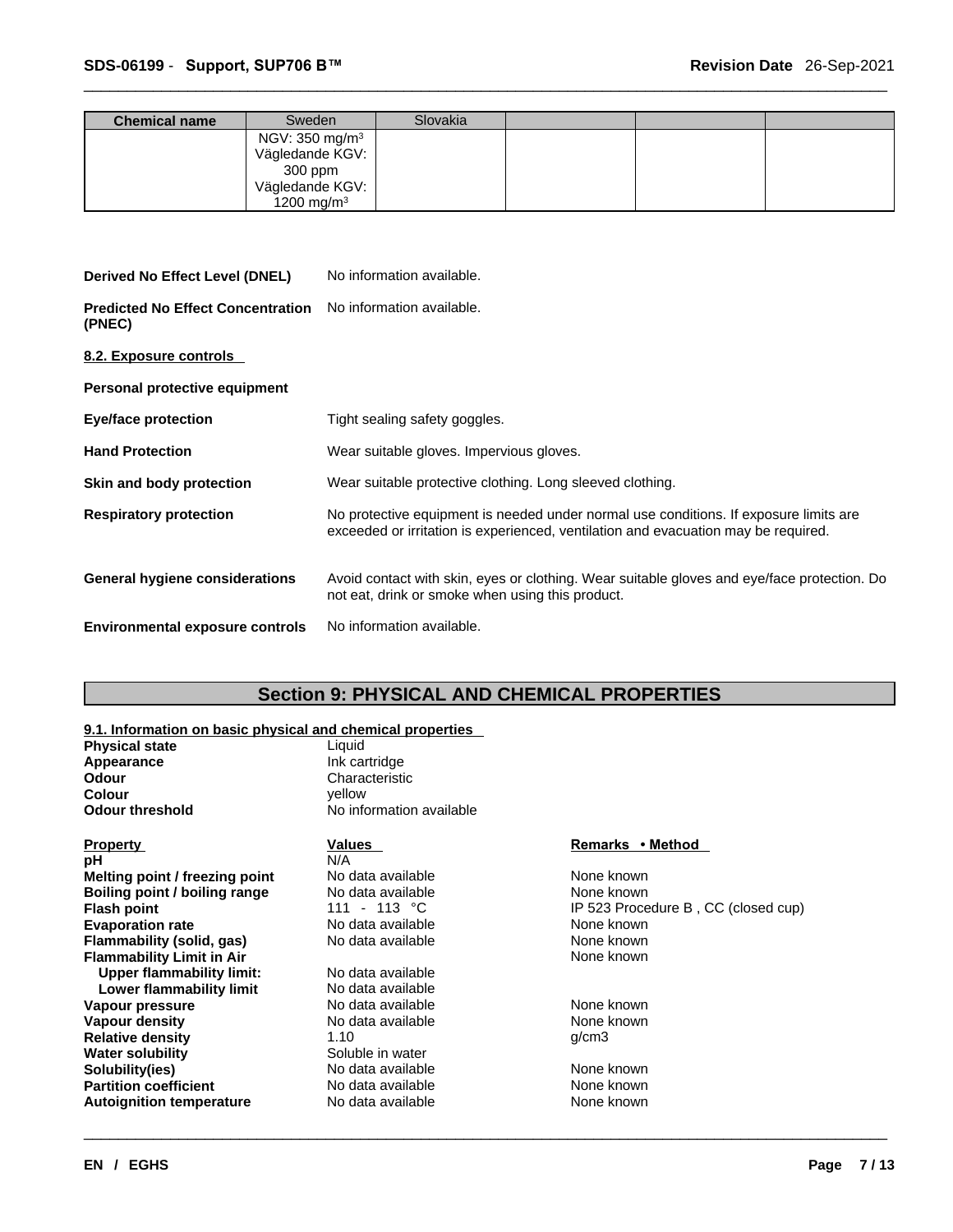| <b>Decomposition temperature</b> |  |
|----------------------------------|--|
| Kinematic viscosity              |  |
| <b>Dynamic viscosity</b>         |  |
| <b>Explosive properties</b>      |  |
| <b>Oxidising properties</b>      |  |

**9.2. Other information Softening point** No information available **Molecular weight** No information available **VOC Content (%)** No information available **Liquid Density**<br> **Bulk density**<br> **Bulk density**<br> **Bulk density Bulk density**<br> **Particle Size**<br> **Particle Size**<br> **No information available Particle Size Distribution** 

**Explosive properties** No information available **No information available No data available None known No data available None known Dynamic viscosity** No data available

**No information available**<br>**No information available** 

None known

## **Section 10: STABILITY AND REACTIVITY**

**10.1. Reactivity** 

**Reactivity Reactivity Reactivity Heating may cause a fire.** 

**10.2. Chemical stability** 

**Stability** Decomposes on exposure to light. Unstable if heated.

**Explosion data**

**Sensitivity to Mechanical Impact** None. **Sensitivity to Static Discharge** None.

**10.3. Possibility of hazardous reactions**

**Possibility of hazardous reactions** Uncured ink will polymerize on exposure to light.

**10.4. Conditions to avoid** 

**Conditions to avoid Avoid exposure to heat and light.** 

**10.5. Incompatible materials**

**Incompatible materials** Not applicable under normal conditions of use and storage.

**10.6. Hazardous decomposition products** 

**Hazardous decomposition products** Thermal Decomposition Products. Combustion: oxides of carbon.

## **Section 11: TOXICOLOGICAL INFORMATION**

#### **11.1. Information on toxicologicaleffects**

#### **Information on likely routes of exposure**

**Product Information**

| <b>Inhalation</b>   | May cause irritation of respiratory tract. (based on components).                                                                                                                    |
|---------------------|--------------------------------------------------------------------------------------------------------------------------------------------------------------------------------------|
| Eye contact         | Severely irritating to eyes. Causes serious eye damage. May cause burns. May cause<br>irreversible damage to eyes. (based on components).                                            |
| <b>Skin contact</b> | May cause sensitisation by skin contact. Repeated or prolonged skin contact may cause<br>allergic reactions with susceptible persons. (based on components). Causes skin irritation. |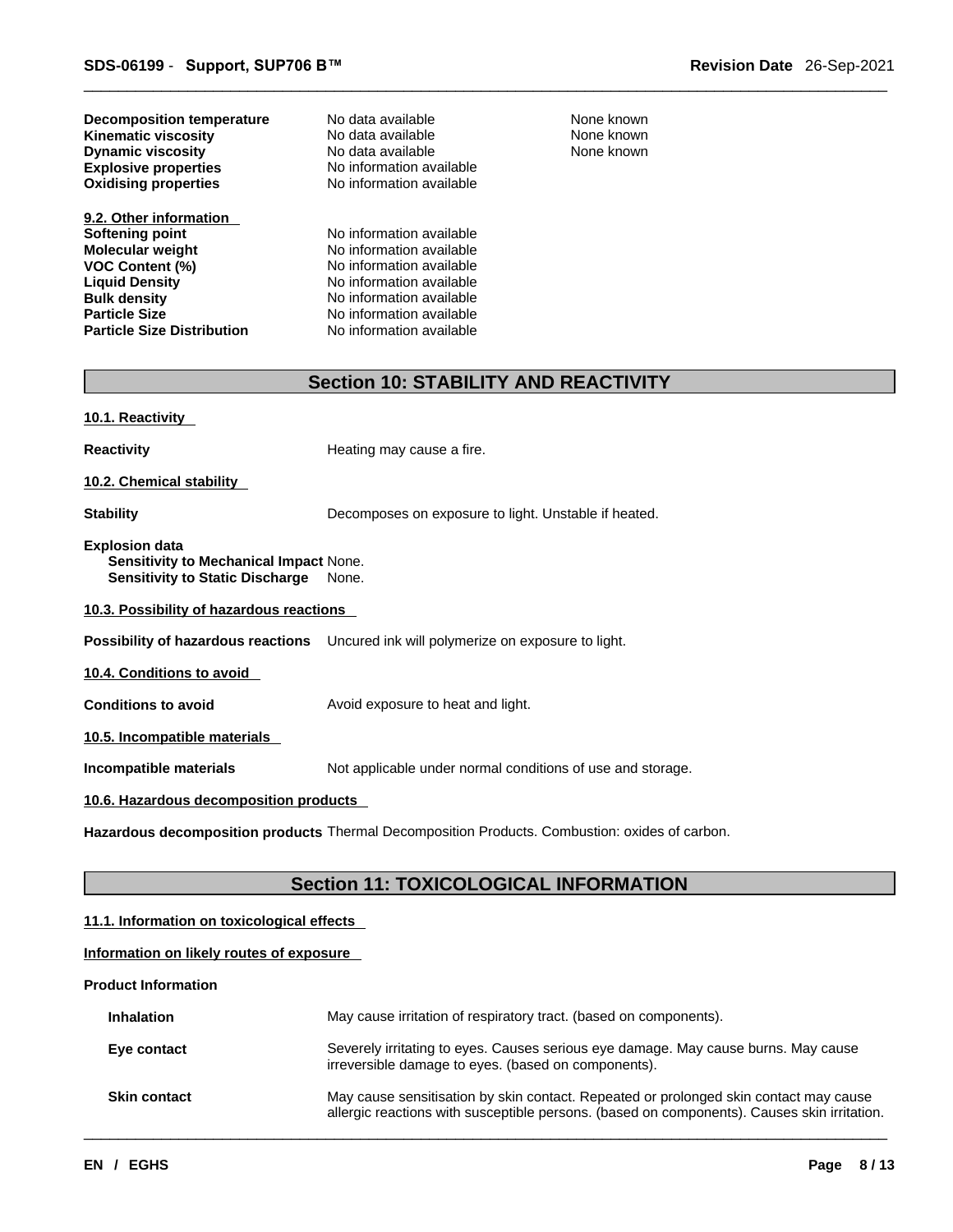**Ingestion Ingestion may cause gastrointestinal irritation**, nausea, vomiting and diarrhoea. (based on components).

#### **Information on toxicological effects**

**Symptoms** Redness. Burning. May cause blindness. Itching. Rashes. Hives. May cause redness and tearing of the eyes.

**Numerical measures of toxicity**

**Acute toxicity** 

#### **The following values are calculated based on chapter 3.1 of the GHS document**

| ATEmix (oral)   | 32,814.40 mg/kg |
|-----------------|-----------------|
| ATEmix (dermal) | 2,994.60 mg/kg  |

#### **Component Information**

| Chemical name                                                                                                               | Oral LD50                              | Dermal LD50              | Inhalation LC50            |
|-----------------------------------------------------------------------------------------------------------------------------|----------------------------------------|--------------------------|----------------------------|
| Propane-1,2-diol                                                                                                            | $= 20$ g/kg<br>$= 20$ g/kg (Rat)       | $= 20800$ mg/kg (Rabbit) |                            |
| Polyethylene Glycol 400                                                                                                     | $= 22$ g/kg<br>$= 22$ g/kg (Rat)       | $>$ 20 g/kg (Rabbit)     |                            |
| Proprietary                                                                                                                 |                                        | > 2000 mg/kg (Rat)       |                            |
| Acrylic acid, 2-hydroxyethyl<br>ester                                                                                       | $= 548$ mg/kg<br>$= 548$ mg/kg (Rat)   | $>$ 1000 mg/kg (Rat)     |                            |
| 4,4'-isopropylidenediphenol,<br>oligomeric reaction products<br>with 1-chloro-2,3-epoxypropane,<br>esters with acrylic acid | >2000 mg/kg (Rat)                      | >2000 mg/kg              |                            |
| Ethoxylated Trimethylolpropane<br>Triacrylate                                                                               |                                        | $> 13200$ mg/kg (Rabbit) |                            |
| 4-Methoxyphenol/ Mequinol                                                                                                   | $= 1600$ mg/kg<br>$= 1600$ mg/kg (Rat) | $>$ 2000 mg/kg (Rabbit)  |                            |
| 2,6-Bis(1,1-Dimethylethyl)-4-Me<br>thyl-Phenol                                                                              | > 2930 mg/kg<br>$>$ 2930 mg/kg (Rat)   | $>$ 2000 mg/kg (Rat)     |                            |
| Heptane                                                                                                                     |                                        | = 3000 mg/kg<br>Rabbit)  | Rat ) 4 h<br>$> 73.5$ mg/L |

#### **Delayed and immediate effects as well as chronic effects from short and long-term exposure**

| <b>Skin corrosion/irritation</b>                              | Classification based on data available for ingredients. Irritating to skin.                              |
|---------------------------------------------------------------|----------------------------------------------------------------------------------------------------------|
| Serious eye damage/eye irritation                             | Classification based on data available for ingredients. Causes burns. Risk of serious<br>damage to eyes. |
| <b>Respiratory or skin sensitisation</b>                      | May cause sensitisation by skin contact. Classification based on data available for<br>ingredients.      |
| Germ cell mutagenicity                                        | No information available.                                                                                |
| Carcinogenicity                                               | No information available.                                                                                |
| <b>Reproductive toxicity</b><br><b>STOT - single exposure</b> | No information available.<br>No information available.                                                   |
| <b>STOT - repeated exposure</b>                               | Classification based on data available for ingredients.                                                  |
| <b>Aspiration hazard</b>                                      | No information available.                                                                                |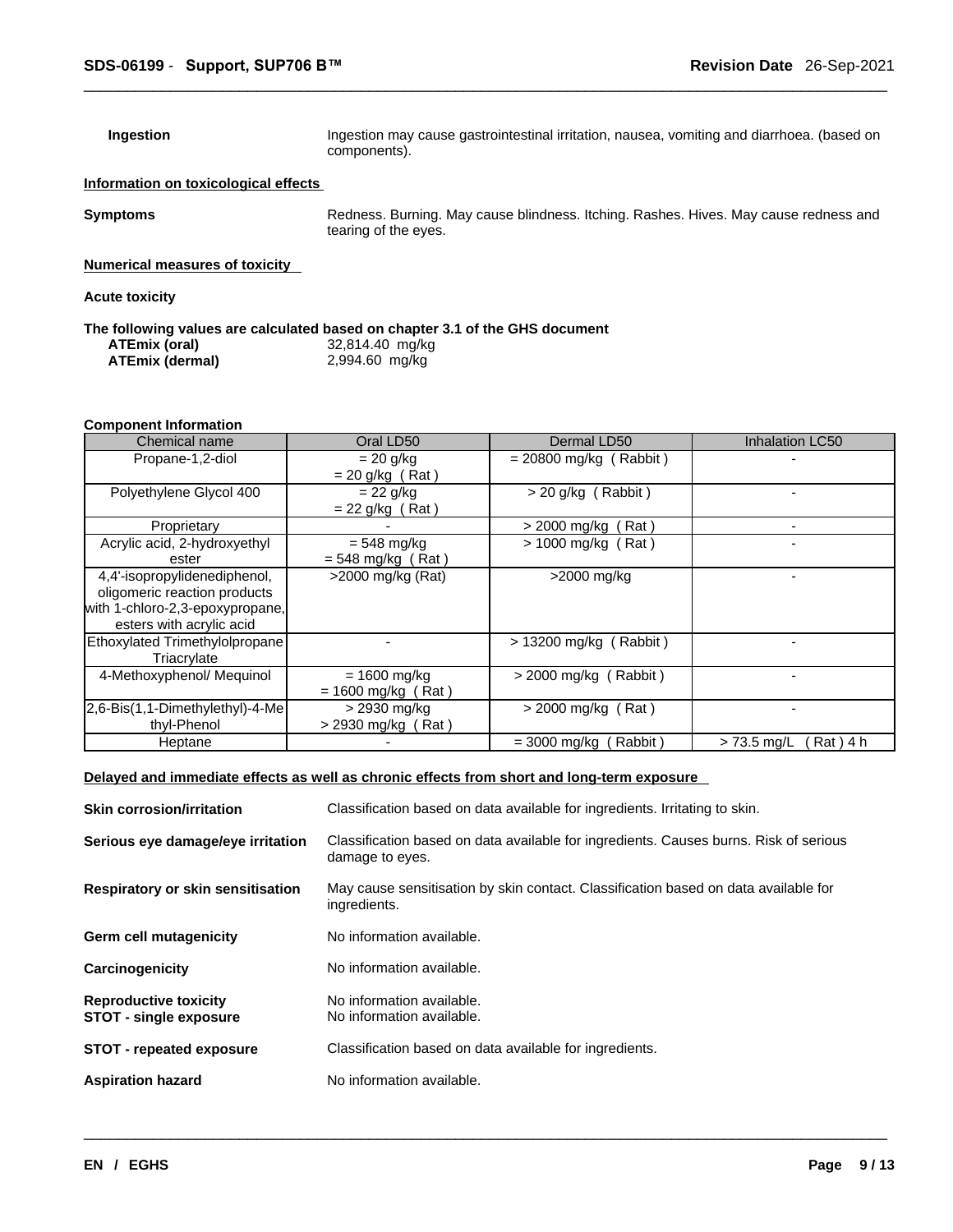## **Section 12: ECOLOGICAL INFORMATION**

#### **12.1. Toxicity**

### **Ecotoxicity Example 20 Harmful to aquatic life with long lasting effects**

**Unknown aquatic toxicity** Contains 0 % of components with unknown hazards to the aquatic environment.

| Chemical name                                    | Algae/aquatic plants                                                                                     | Fish                                                                                                                                                                                                                    | Toxicity to<br>microorganisms | Crustacea                                    |
|--------------------------------------------------|----------------------------------------------------------------------------------------------------------|-------------------------------------------------------------------------------------------------------------------------------------------------------------------------------------------------------------------------|-------------------------------|----------------------------------------------|
| Propane-1,2-diol                                 | 19000: 96 h<br>Pseudokirchneriella<br>subcapitata mg/L EC50                                              | 41 - 47: 96 h<br>Oncorhynchus mykiss<br>mL/L LC50 static 51400:<br>96 h Pimephales<br>promelas mg/L LC50<br>static 51600: 96 h<br>Oncorhynchus mykiss<br>mg/L LC50 static 710: 96<br>h Pimephales promelas<br>mg/L LC50 |                               | 1000: 48 h Daphnia<br>magna mg/L EC50 Static |
| Proprietary                                      |                                                                                                          | 98: 96 h Oncorhynchus<br>mykiss mg/L LC50<br>semi-static                                                                                                                                                                |                               |                                              |
| Acrylic acid,<br>2-hydroxyethyl ester            |                                                                                                          | 4.8: 96 h Pimephales<br>promelas mg/L LC50<br>flow-through                                                                                                                                                              |                               | 0.78: 48 h Daphnia<br>magna mg/L EC50        |
| Ethoxylated<br>Trimethylolpropane<br>Triacrylate |                                                                                                          | 1.95: 96 h Danio rerio<br>mg/L LC50 static                                                                                                                                                                              |                               |                                              |
| 4-Methoxyphenol/<br>Mequinol                     |                                                                                                          | 28.5: 96 h Oncorhynchus<br>mykiss mg/L LC50<br>flow-through 84.3: 96 h<br>Pimephales promelas<br>mg/L LC50 flow-through                                                                                                 |                               |                                              |
| 2,6-Bis(1,1-Dimethylethyl<br>)-4-Methyl-Phenol   | 6:72h<br>Pseudokirchneriella<br>subcapitata mg/L EC50<br>0.42: 72 h Desmodesmus<br>subspicatus mg/L EC50 |                                                                                                                                                                                                                         |                               |                                              |
| Heptane                                          |                                                                                                          | 375.0: 96 h Cichlid fish<br>mg/L LC50                                                                                                                                                                                   |                               |                                              |

#### **12.2. Persistence and degradability**

**Persistence and degradability** No information available.

**12.3. Bioaccumulative potential**

**Bioaccumulation** There is no data for this product.

#### **Component Information**

| Chemical name                              | <b>Partition coefficient</b> |
|--------------------------------------------|------------------------------|
| Acrylic acid, 2-hydroxyethyl ester         | 0.21                         |
| 4-Methoxyphenol/ Mequinol                  | l .3                         |
| 2,6-Bis(1,1-Dimethylethyl)-4-Methyl-Phenol |                              |
| Heptane                                    | 4.66                         |

 $\_$  ,  $\_$  ,  $\_$  ,  $\_$  ,  $\_$  ,  $\_$  ,  $\_$  ,  $\_$  ,  $\_$  ,  $\_$  ,  $\_$  ,  $\_$  ,  $\_$  ,  $\_$  ,  $\_$  ,  $\_$  ,  $\_$  ,  $\_$  ,  $\_$  ,  $\_$  ,  $\_$  ,  $\_$  ,  $\_$  ,  $\_$  ,  $\_$  ,  $\_$  ,  $\_$  ,  $\_$  ,  $\_$  ,  $\_$  ,  $\_$  ,  $\_$  ,  $\_$  ,  $\_$  ,  $\_$  ,  $\_$  ,  $\_$  ,

## **12.4. Mobility in soil**

**Mobility in soil** No information available.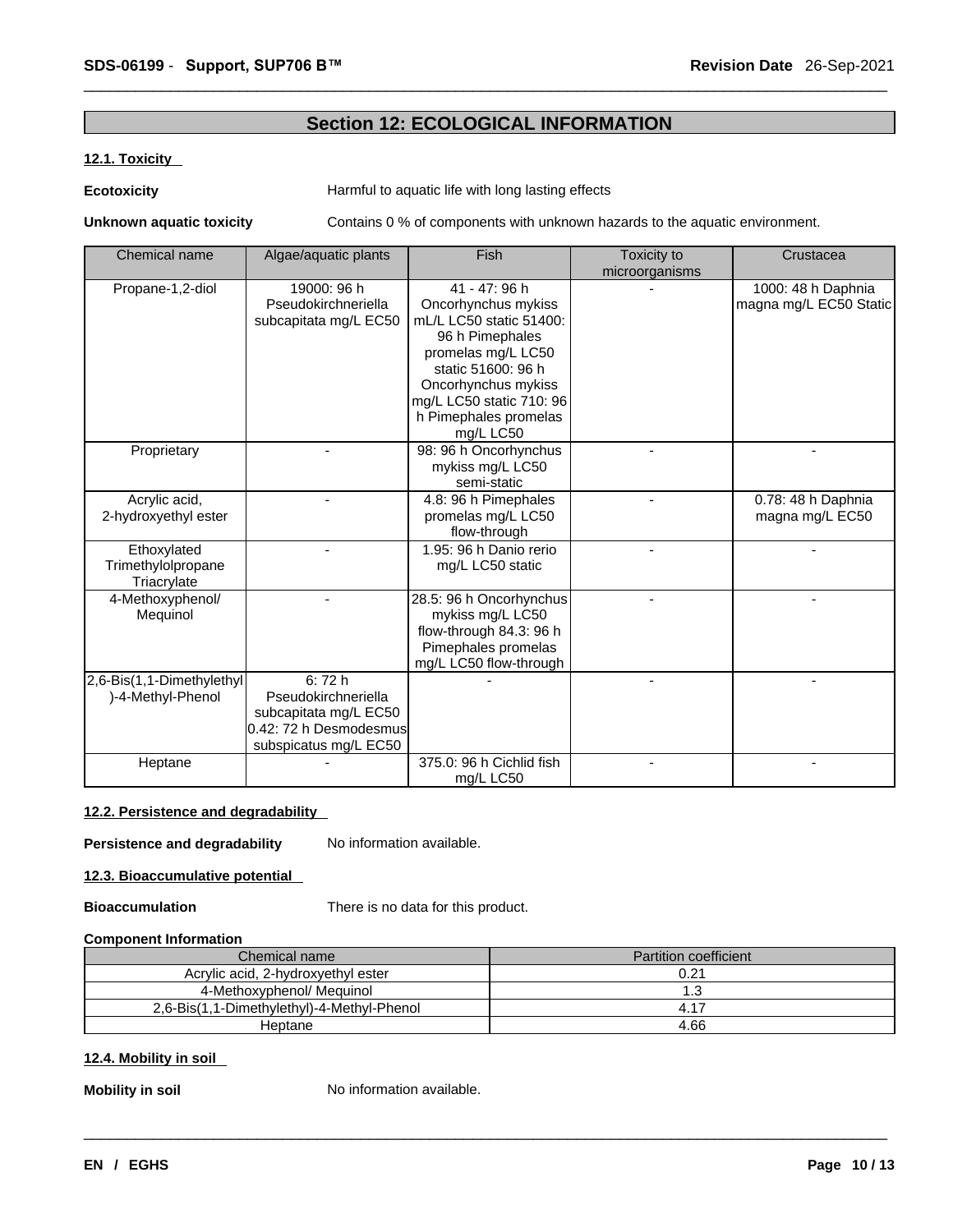#### **12.5. Results of PBT and vPvB assessment**

**PBT** and **vPvB** assessment No information available.

#### **12.6. Other adverse effects**

**Other adverse effects** No information available.

## **Section 13: DISPOSAL CONSIDERATIONS**

#### **13.1. Waste treatment methods**

| Waste from residues/unused<br>products                     | Dispose of in accordance with local regulations. Dispose of waste in accordance with<br>environmental legislation. |
|------------------------------------------------------------|--------------------------------------------------------------------------------------------------------------------|
| Contaminated packaging                                     | Do not reuse empty containers.                                                                                     |
| Waste codes / waste designations<br>according to EWC / AVV | 08 03 12* Waste ink containing dangerous substances.                                                               |

## **Section 14: TRANSPORT INFORMATION**

 $\_$  ,  $\_$  ,  $\_$  ,  $\_$  ,  $\_$  ,  $\_$  ,  $\_$  ,  $\_$  ,  $\_$  ,  $\_$  ,  $\_$  ,  $\_$  ,  $\_$  ,  $\_$  ,  $\_$  ,  $\_$  ,  $\_$  ,  $\_$  ,  $\_$  ,  $\_$  ,  $\_$  ,  $\_$  ,  $\_$  ,  $\_$  ,  $\_$  ,  $\_$  ,  $\_$  ,  $\_$  ,  $\_$  ,  $\_$  ,  $\_$  ,  $\_$  ,  $\_$  ,  $\_$  ,  $\_$  ,  $\_$  ,  $\_$  ,

#### **IMDG**

|                 | 14.1 UN number or ID number<br>14.2 UN proper shipping name<br>14.3 Transport hazard class(es)<br>14.4 Packing group<br>14.5 Marine pollutant<br><b>14.6 Special Provisions</b><br>14.7 Transport in bulk according to No information available | Not regulated<br>Not regulated<br>Not regulated<br>Not regulated<br>Not applicable<br>None |
|-----------------|-------------------------------------------------------------------------------------------------------------------------------------------------------------------------------------------------------------------------------------------------|--------------------------------------------------------------------------------------------|
| <b>IBC Code</b> | Annex II of MARPOL 73/78 and the                                                                                                                                                                                                                |                                                                                            |
| <b>RID</b>      | 14.1 UN number or ID number<br>14.2 UN proper shipping name<br>14.3 Transport hazard class(es)<br>14.4 Packing group<br>14.5 Environmental hazards<br><b>14.6 Special Provisions</b>                                                            | Not regulated<br>Not regulated<br>Not regulated<br>Not regulated<br>Not applicable<br>None |
| <b>ADR</b>      | 14.1 UN number or ID number<br>14.2 UN proper shipping name<br>14.3 Transport hazard class(es)<br>14.4 Packing group<br>14.5 Environmental hazards<br><b>14.6 Special Provisions</b>                                                            | Not regulated<br>Not regulated<br>Not regulated<br>Not regulated<br>Not applicable<br>None |
| IATA            | 14.1 UN number or ID number<br>14.2 UN proper shipping name<br>14.3 Transport hazard class(es)<br>14.4 Packing group<br>14.5 Environmental hazards<br><b>14.6 Special Provisions</b>                                                            | Not regulated<br>Not regulated<br>Not regulated<br>Not regulated<br>Not applicable<br>None |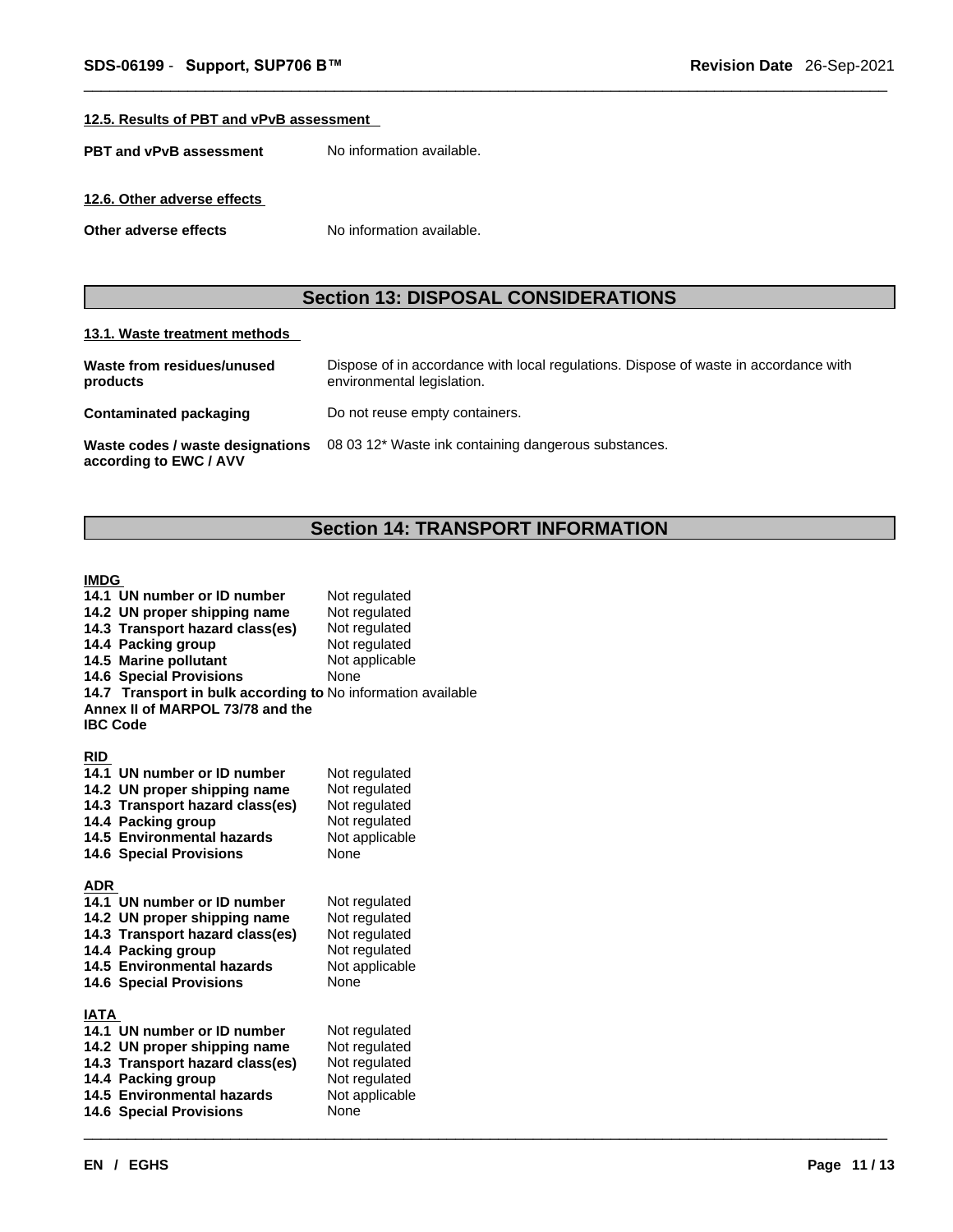## **Section 15: REGULATORY INFORMATION**

#### **15.1. Safety, health and environmental regulations/legislation specific for the substance or mixture**

#### **National regulations**

### **France**

#### **Occupational Illnesses (R-463-3, France)**

| Chemical name                                  | French RG number | Title |
|------------------------------------------------|------------------|-------|
| Propane-1,2-diol                               | <b>RG 84</b>     | -     |
| $57 - 55 - 6$                                  |                  |       |
| Acrylic acid, 2-hydroxyethyl ester<br>818-61-1 | RG 65            | -     |
| 4-Methoxyphenol/ Mequinol<br>150-76-5          | RG 65            | -     |
| Heptane<br>142-82-5                            | <b>RG 84</b>     | -     |

#### **Germany**

**Water hazard class (WGK)** slightly hazardous to water (WGK 1)

#### **European Union**

Take note of Directive 98/24/EC on the protection of the health and safety of workers from the risks related to chemical agents at work

#### **Authorisations and/or restrictions on use:**

This product contains one or more substance(s) subject to restriction (Regulation (EC) No. 1907/2006 (REACH), Annex XVII)

| Chemical name                                 | Restricted substance per REACH | Substance subject to authorisation per |  |
|-----------------------------------------------|--------------------------------|----------------------------------------|--|
|                                               | Annex XVII                     | <b>REACH Annex XIV</b>                 |  |
| Acrylic acid, 2-hydroxyethyl ester - 818-61-1 | 75.                            |                                        |  |
| 4-Methoxyphenol/ Mequinol - 150-76-5          | 75.                            |                                        |  |
| Proprietary -                                 | 75.                            |                                        |  |
| Heptane - 142-82-5                            | 75.                            |                                        |  |

#### **Persistent Organic Pollutants**

Not applicable

#### **Ozone-depleting substances (ODS) regulation (EC) 1005/2009** Not applicable

#### **15.2. Chemical safety assessment**

**Chemical Safety Report** No information available

## **Section 16: OTHER INFORMATION**

 $\_$  ,  $\_$  ,  $\_$  ,  $\_$  ,  $\_$  ,  $\_$  ,  $\_$  ,  $\_$  ,  $\_$  ,  $\_$  ,  $\_$  ,  $\_$  ,  $\_$  ,  $\_$  ,  $\_$  ,  $\_$  ,  $\_$  ,  $\_$  ,  $\_$  ,  $\_$  ,  $\_$  ,  $\_$  ,  $\_$  ,  $\_$  ,  $\_$  ,  $\_$  ,  $\_$  ,  $\_$  ,  $\_$  ,  $\_$  ,  $\_$  ,  $\_$  ,  $\_$  ,  $\_$  ,  $\_$  ,  $\_$  ,  $\_$  ,

#### **Key or legend to abbreviations and acronyms used in the safety data sheet**

#### **Full text of H-Statements referred to undersection 3**

#### H225 - Highly flammable liquid and vapour

- H302 Harmful if swallowed
- H304 May be fatal if swallowed and enters airways
- H310 Fatal in contact with skin
- H314 Causes severe skin burns and eye damage
- H315 Causes skin irritation